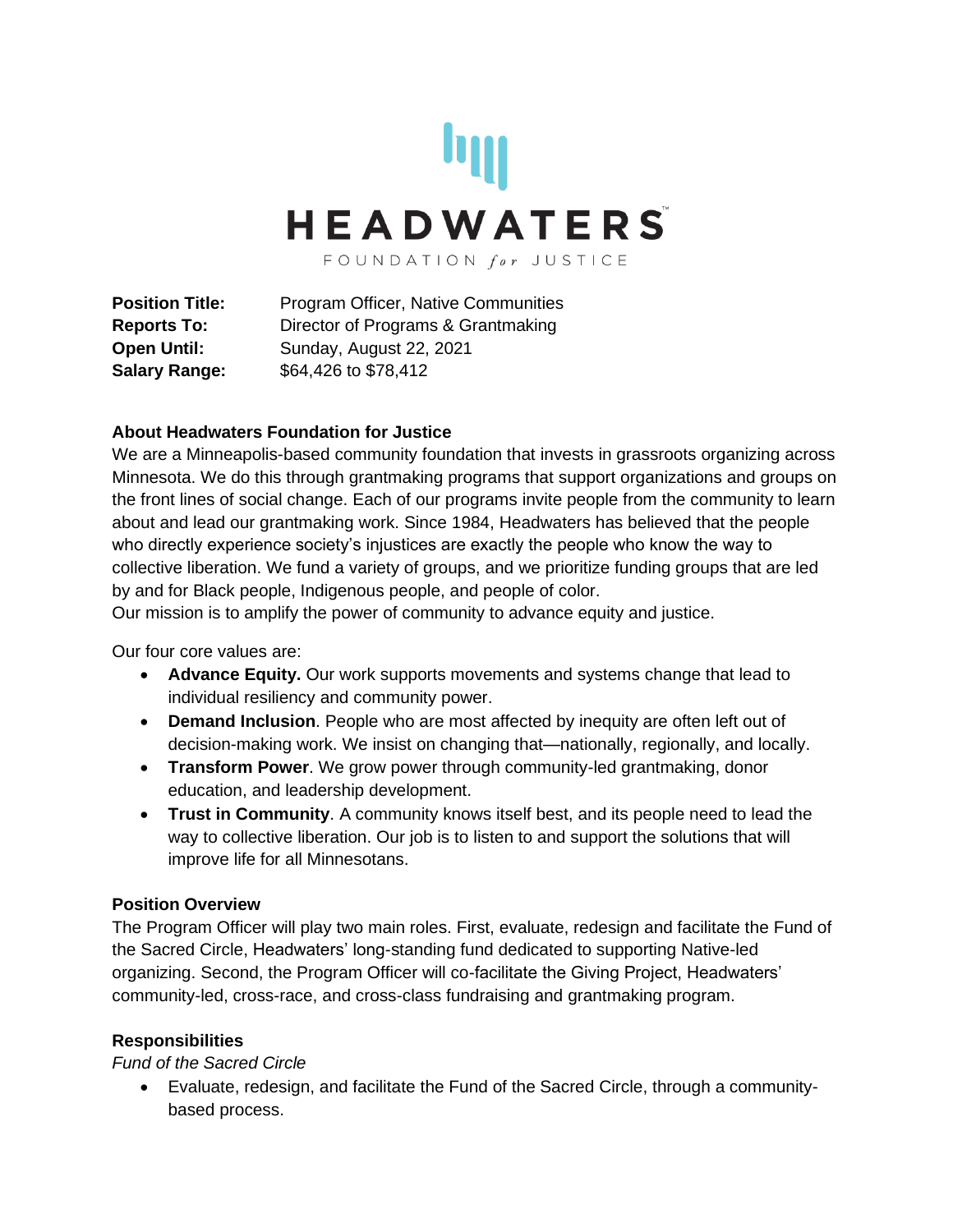- Support community-led grantmaking process for the Fund of the Sacred Circle.
- Build relationships with Native-led movement organizations and community leaders in Minnesota, including but not limited to current and past grantees and volunteers.

# *Giving Project*

- Co-facilitate the Giving Project program at Headwaters in partnership with Program Manager.
- Co-lead sessions of the Giving Project to support participants in raising funds for movements and making collective decisions as community grantmakers.
- Facilitate BIPOC caucus space for participants.
- Coach participants to meet personally defined fundraising goals.
- Participate in and contribute to the national Giving Project Network through meetings and retreats.

### *Additional responsibilities*

- Actively contribute as a member of Headwaters' Program Team: collaborate with team members, participate in annual planning and goal setting.
- Participate meaningfully in Headwaters' organizational culture work.
- Co-facilitate new community led-grantmaking programs, as opportunities emerge.
- Additional duties as assigned.

# **Ideal Candidate Qualifications**

- Be passionate about leadership development and dedicated to strengthening the growing ecosystem of Native-led movement organizations in Minnesota.
- Bring expertise in program development, coaching, and facilitation.
- Have a deep understanding of movement building, healing, and transformative justice, especially in, but not limited to, Native communities.
- Demonstrate a long-standing commitment to community organizing and Native sovereignty, indigeneity, and Native lifeways.
- Have strong, trusting relationships in the Native community in Minnesota.
- Demonstrated commitment to Headwaters' values.

### **Skills and Experience Required**

- Demonstrated experience moving groups and individuals to act towards common goals.
- Successful track record of developing and starting new initiatives through community engagement; surfacing and incorporating wisdom, trends, and recommendations from community members.
- At least five years of experience in facilitating spaces with people from diverse backgrounds, with an anti-oppression focus.
- At least five years of grassroots organizing experience.
- Coaching individuals in setting and achieving self-identified goals.
- Excellent project management skills.
- Demonstrated commitment to personal integrity, striving for excellence, and collaborating with others to accomplish collective goals.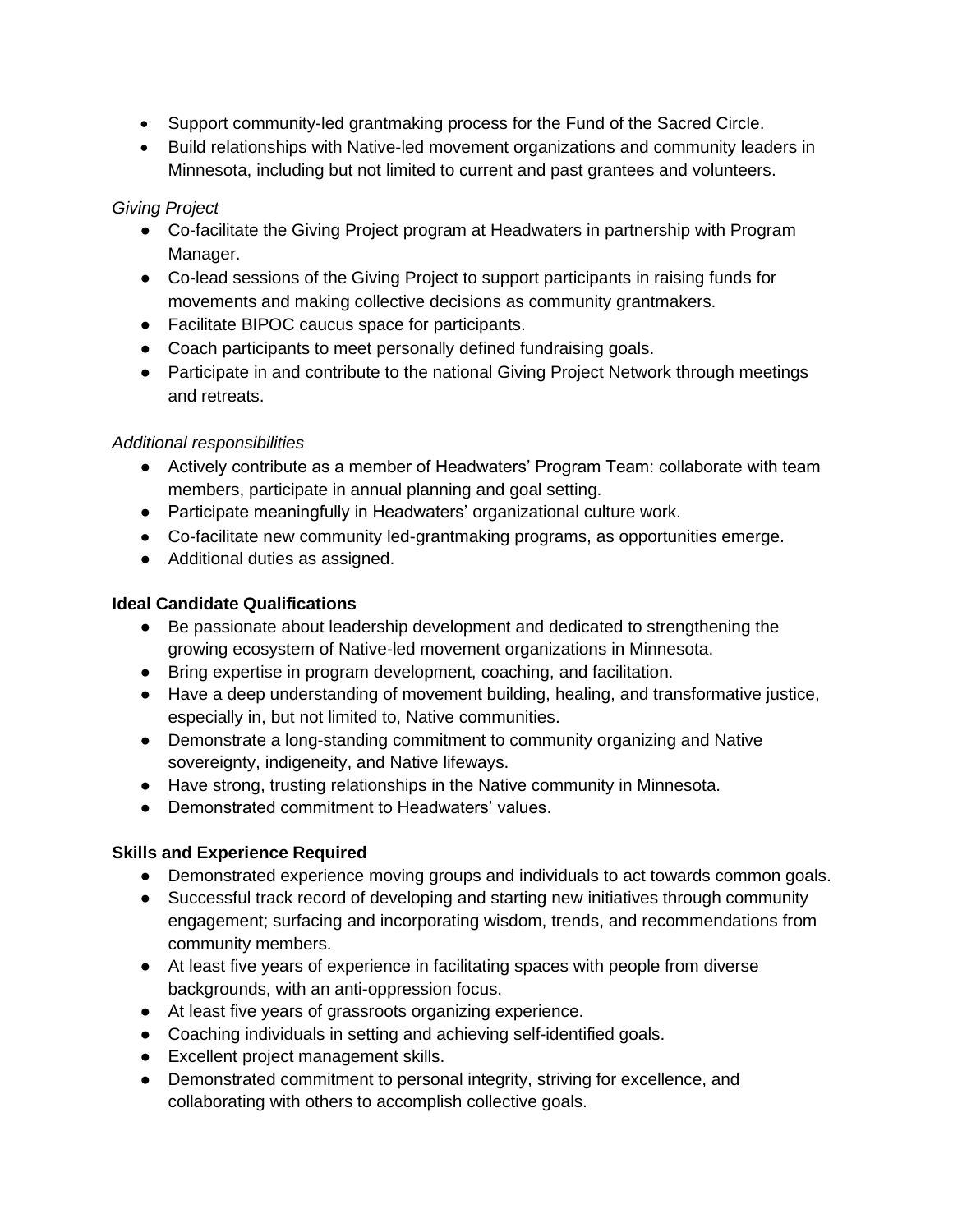- Strong active listening skills.
- Self-motivated, effective problem-solver.

### **Skills and Experience Preferred**

- Experience (either paid or volunteer) in one-on-one fundraising from individuals, or prior participation in a Giving Project or Fund of the Sacred Circle.
- Familiarity with Zoom and comfortable leading others on digital platforms.

### **About Fund of the Sacred Circle**

Started in 1999, the Fund of the Sacred Circle supports Native-led organizations throughout Minnesota and Wisconsin that advance equity, justice, healing, and self-determination in their communities. The Fund is focused on, but not limited to language and cultural revitalization; land and environmental restoration; sovereignty and treaty rights; and self-determination and civil rights. Funding decisions are made by a committee of Native community members.

In addition to leading the Fund of the Sacred Circle, the Program Officer will cultivate, leverage, and integrate Indigenous leadership and wisdom to strengthen the Foundation's long-standing work within and alongside Native communities.

### **About the Giving Project**

Started in 2015, the Giving Project is a Headwaters program. It supports cross-class, multiracial cohorts of volunteers to develop a shared understanding of race, class, and power within society. Cohorts use these insights to make personally meaningful gifts to the project, raise money from their family and friends, and decide which organizations to invest in. Giving Project participants use a collective and democratic process to invest significant financial resources in grassroots organizations pursuing social justice in Minnesota.

Headwaters is part of a national learning community of social justice funds. Together the network is dedicated to strengthening the Giving Project model through collaboration, shared political education, and our commitments to Black liberation and Indigenous sovereignty. Over the last five years, Giving Projects across the country have moved \$5 million from over 6,000 donors to frontline movements for justice.

More information about the Giving Project at Headwaters can be found on our website [here.](https://headwatersfoundation.org/giving-project-program/what-is-a-giving-project/) For more information about the model and our national collaboration, visit [www.givingprojects.org.](http://www.givingprojects.org/)

### **Salary and Benefits**

This full-time position is non-exempt with a salary range of \$64,426 to \$78,412. Excellent benefits package, including 100% of employee-only and 90% of employee plus family and dependent health and dental insurance; a 401K retirement plan with a five percent employer contribution after a 90-day probationary period; and a flexible spending account. Headwaters also offers generous time off for professional development, holidays, sick time, and vacation.

### **Environment**